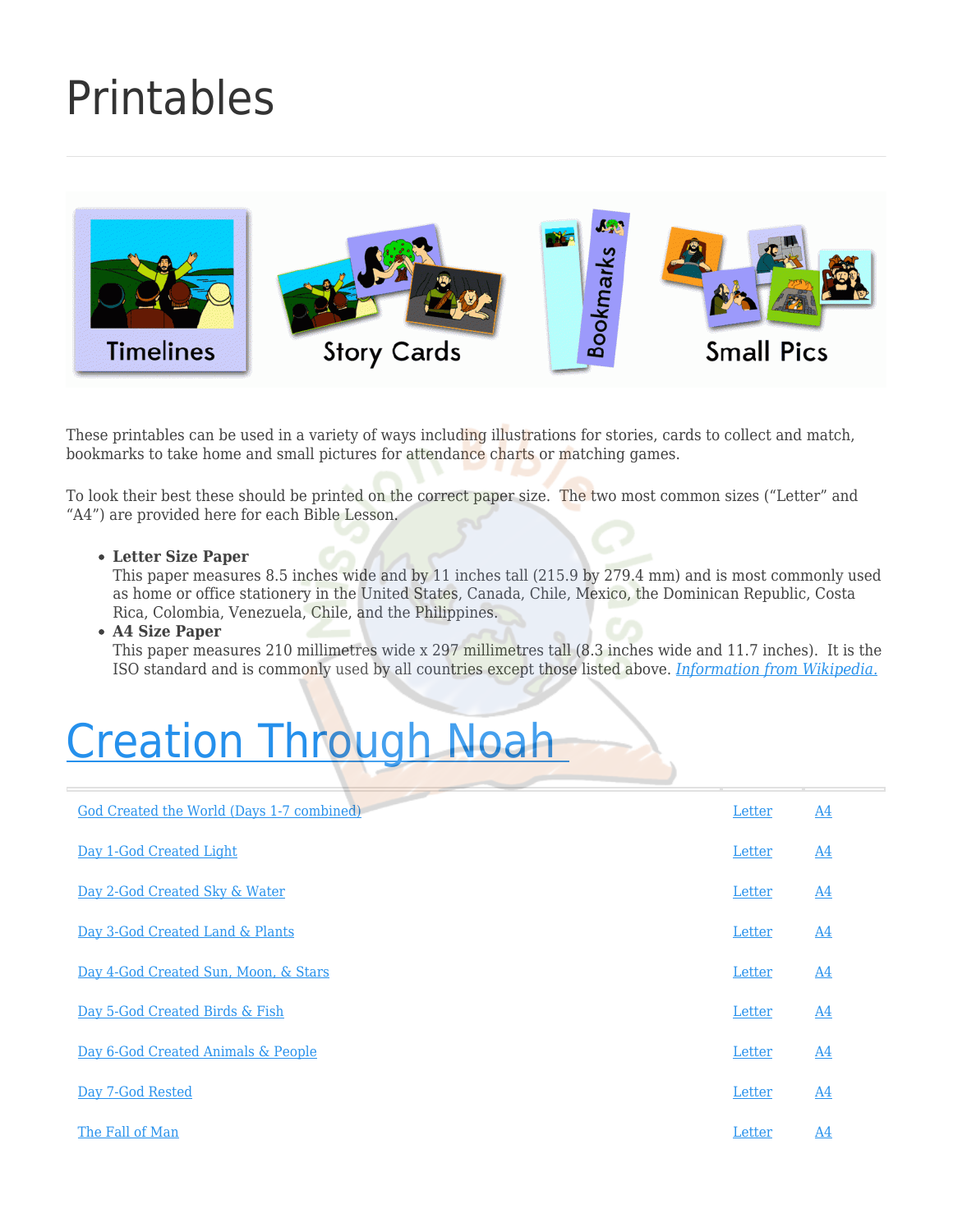| Cain and Abel                      | Letter | -A4 |
|------------------------------------|--------|-----|
| Noah Builds an Ark & Loads Animals | Letter | A4  |
| The Flood and God's Promise        | Letter | A4  |

### [Tower of Babel through Joseph](http://missionbibleclass.org/old-testament-stories/old-testament-part-1/tower-of-babel-through-joseph/)

| The Tower of Babel                  | Letter | $\underline{A4}$ |
|-------------------------------------|--------|------------------|
| <b>God Calls Abram</b>              | Letter | $\underline{A4}$ |
| <b>Abram Gives Lot First Choice</b> | Letter | $\underline{A4}$ |
| <b>Abraham's Three Visitors</b>     | Letter | $\underline{A4}$ |
| <b>Sodom and Gomorrah</b>           | Letter | $\underline{A4}$ |
| Abraham Prepares to Sacrifice Isaac | Letter | $\underline{A4}$ |
| A Wife for Isaac                    | Letter | $\underline{A4}$ |
| Jacob, Esau, and the Birthright     | Letter | $\underline{A4}$ |
| <b>Jacob Goes to Haran</b>          | Letter | $\underline{A4}$ |
| <b>Joseph Sold By His Brothers</b>  | Letter | $\underline{A4}$ |
| <b>Joseph in Egypt</b>              | Letter | $\underline{A4}$ |
| <b>Joseph Saves His Family</b>      | Letter | $\underline{A4}$ |

### [The Exodus through the Twelve Spies](http://missionbibleclass.org/old-testament-stories/old-testament-part-1/exodus-through-12-spies/)

| The Birth of Moses                  | Letter | $\underline{A4}$ |
|-------------------------------------|--------|------------------|
| The Lord Speaks from a Burning Bush | Letter | $\underline{A4}$ |
| Let My People Go!                   | Letter | $\underline{A4}$ |
| The Death of the First Born         | Letter | $\underline{A4}$ |
| Crossing the Red Sea                | Letter | $\underline{A4}$ |
| God Provides Water, Manna and Quail | Letter | A4               |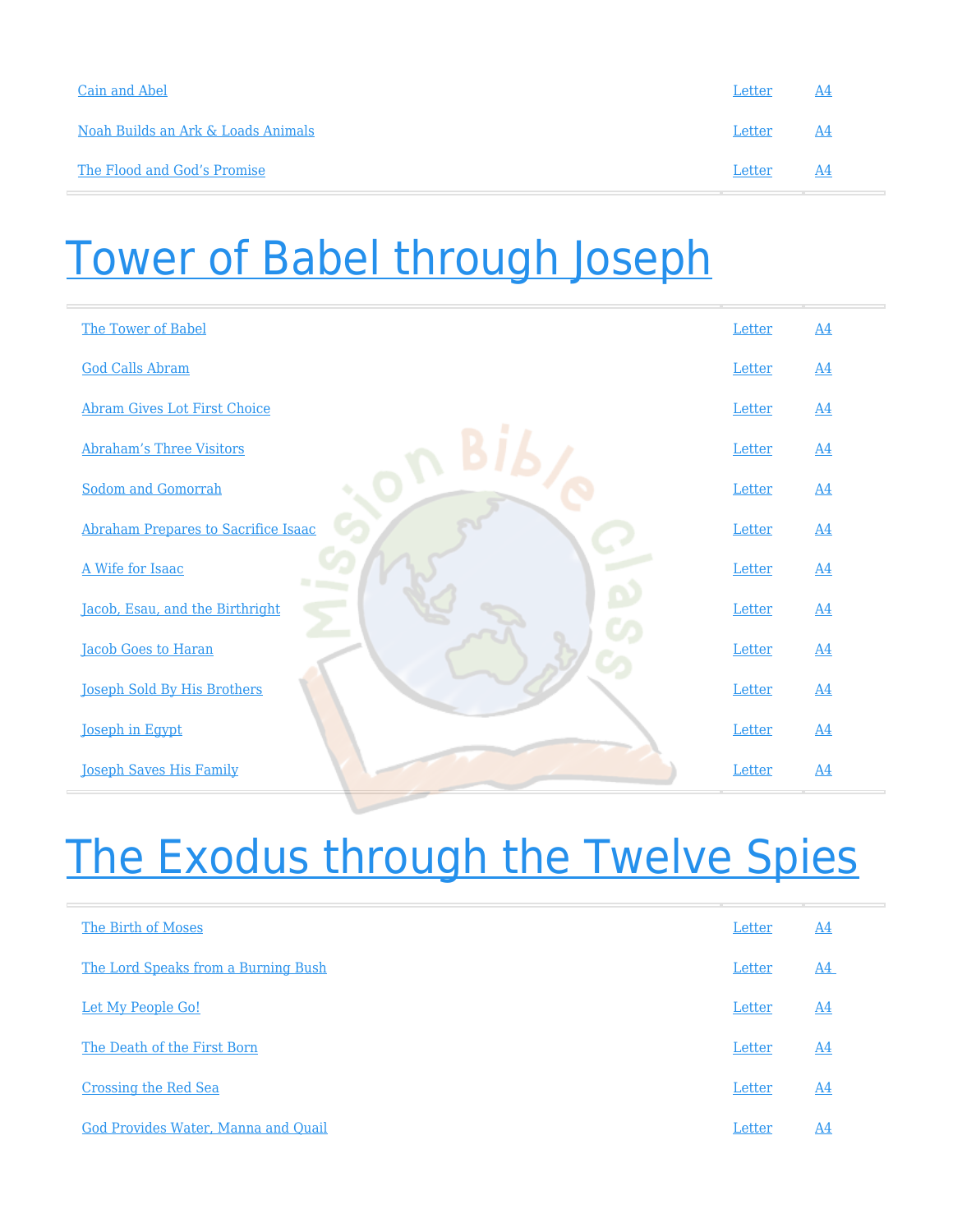| The Ten Commandments                  | Letter        | A4               |
|---------------------------------------|---------------|------------------|
| The Golden Calf                       | Letter        | $\underline{A4}$ |
| The Tabernacle                        | Letter        | <u>A4</u>        |
| Nadab and Abihu                       | Letter        | $\underline{A4}$ |
| <b>Twelve Tribes and Twelve Spies</b> | Letter<br>___ | A <sub>4</sub>   |

### [Conquering the Land](http://missionbibleclass.org/old-testament-stories/old-testament-part-1/conquering-the-land/)

| <b>Moses Does Not Honour God</b>                 | Letter | $\underline{A4}$ |
|--------------------------------------------------|--------|------------------|
| The Bronze Snake on a Pole                       | Letter | $\underline{A4}$ |
| <b>Balaam and His Donkey</b>                     | Letter | $\underline{A4}$ |
| The Death of Moses                               | Letter | $\underline{A4}$ |
| <b>Rahab Helps the Spies</b>                     | Letter | $\underline{A4}$ |
| Crossing the Jordan                              | Letter | $\underline{A4}$ |
| The Fall of Jericho                              | Letter | $\underline{A4}$ |
| <b>Achan's Sin</b>                               | Letter | $\underline{A4}$ |
| <b>The Gibeonite Trick</b>                       | Letter | $\underline{A4}$ |
| <b>Conquering the Land &amp; Fighting Giants</b> | Letter | $\underline{A4}$ |
| Job                                              | Letter | $\underline{A4}$ |

### [Judges and the Book of Ruth](http://missionbibleclass.org/old-testament-stories/old-testament-part-2/judges-and-ruth/)

| $\underline{A4}$ |
|------------------|
| $\underline{A4}$ |
| $\underline{A4}$ |
| $\underline{A4}$ |
| $\underline{A4}$ |
|                  |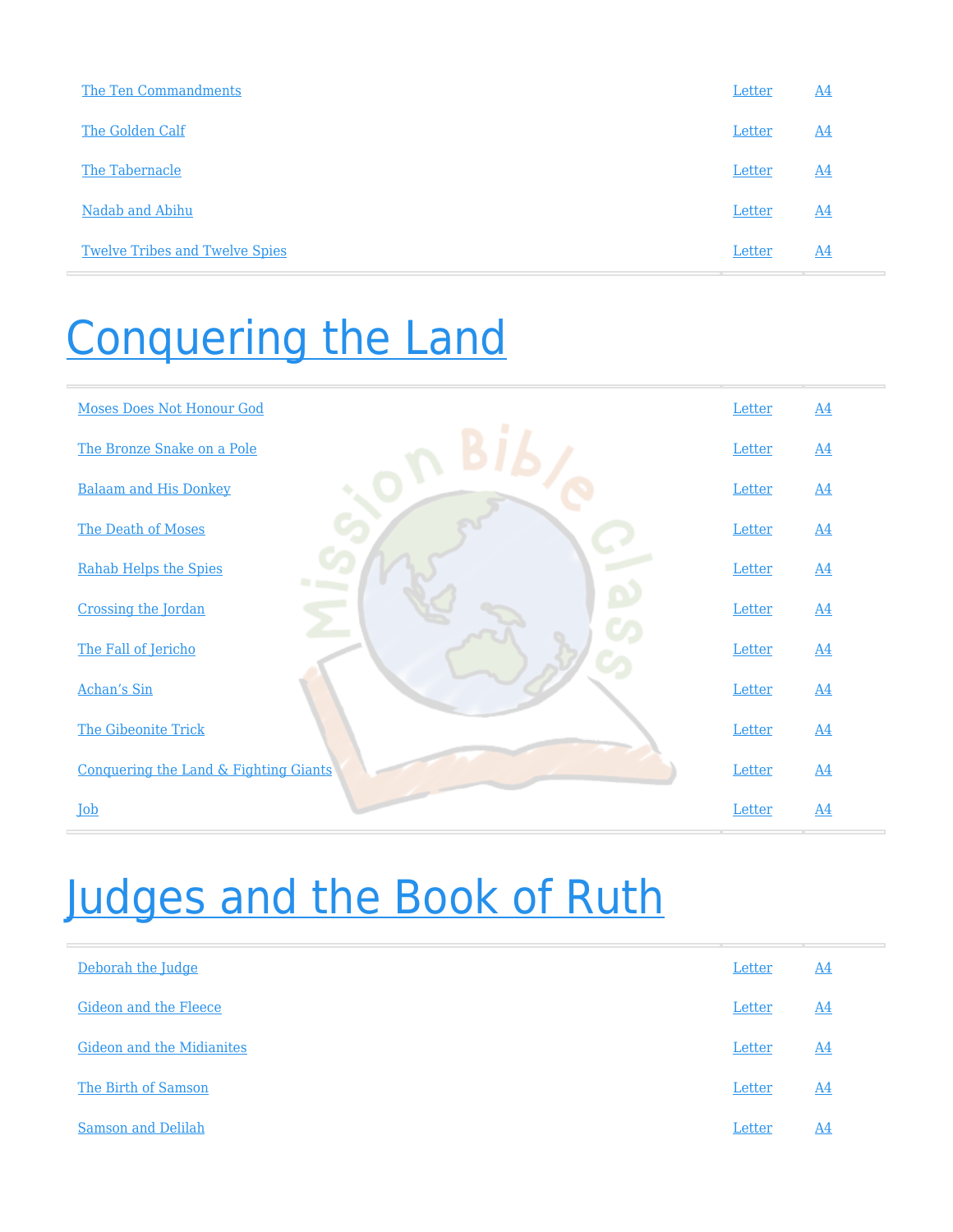| The Death of Samson                | Letter | A <sub>4</sub>   |
|------------------------------------|--------|------------------|
| <b>Ruth and Naomi</b>              | Letter | $\underline{A4}$ |
| <b>Ruth and Boaz</b>               | Letter | $\underline{A4}$ |
| <b>God Answers Hannah's Prayer</b> | Letter | $\underline{A4}$ |
| Samuel-Helper in the Tabernacle    | Letter | $\underline{A4}$ |
| The Lord Speaks to Samuel          | Letter | $\underline{A4}$ |

### [The United Kingdom](http://missionbibleclass.org/old-testament-stories/old-testament-part-2/united-kingdom/)

(Saul, David and Solomon) [Saul Becomes Israel's First King](http://missionbibleclass.org/old-testament-stories/old-testament-part-2/united-kingdom/saul-becomes-israels-first-king/) and A4 [Letter](https://missionbibleclass.org/wp-content/uploads/2020/01/06_1-Saul-Becomes-Israels-1st-King-in-letter-size-paper-USA.pdf) [A4](https://missionbibleclass.org/wp-content/uploads/2020/01/06_1-Saul-Becomes-Israels-1st-King-in-A4-size-paper.pdf) [King Saul Disobeys God](http://missionbibleclass.org/old-testament-stories/old-testament-part-2/united-kingdom/king-saul-disobeys-god/) [Letter](https://missionbibleclass.org/wp-content/uploads/2020/01/06_2-Saul-Disobeys-God-in-letter-size-paper-USA.pdf) [A4](https://missionbibleclass.org/wp-content/uploads/2020/01/06_2-Saul-Disobeys-God-in-A4-size-paper.pdf) [Samuel Anoints David](http://missionbibleclass.org/old-testament-stories/old-testament-part-2/united-kingdom/samuel-annoints-david/) **[Letter](https://missionbibleclass.org/wp-content/uploads/2020/01/06_3-Samuel-Anoints-David-in-letter-size-paper-USA.pdf)** [A4](https://missionbibleclass.org/wp-content/uploads/2020/01/06_3-Samuel-Anoints-David-in-A4-size-paper.pdf) [David and Goliath](http://missionbibleclass.org/old-testament-stories/old-testament-part-2/united-kingdom/david-and-goliath/) **[Letter](https://missionbibleclass.org/wp-content/uploads/2020/01/06_4-David-and-Goliath-in-letter-size-paper-USA.pdf)** [A4](https://missionbibleclass.org/wp-content/uploads/2020/01/06_4-David-and-Goliath-in-A4-size-paper.pdf) [Jonathan Helps David Escape](http://missionbibleclass.org/old-testament-stories/old-testament-part-2/united-kingdom/jonathan-helps-david-escape/) [Letter](https://missionbibleclass.org/wp-content/uploads/2020/01/06_5-Jonathan-Helps-David-Escape-in-letter-size-paper-USA.pdf) [A4](https://missionbibleclass.org/wp-content/uploads/2020/01/06_5-Jonathan-Helps-David-Escape-in-A4-size-paper.pdf) [David Shows Mercy to Saul](http://missionbibleclass.org/old-testament-stories/old-testament-part-2/united-kingdom/david-shows-mercy-to-king-saul/) [Letter](https://missionbibleclass.org/wp-content/uploads/2020/01/06_6-David-Shows-Mercy-to-Saul-in-letter-size-paper-USA.pdf) [A4](https://missionbibleclass.org/wp-content/uploads/2020/01/06_6-David-Shows-Mercy-to-Saul-in-A4-size-paper.pdf) [David Becomes King](http://missionbibleclass.org/old-testament-stories/old-testament-part-2/united-kingdom/david-becomes-king/) [A4](https://missionbibleclass.org/wp-content/uploads/2020/01/06_7-David-Becomes-King-in-A4-size-paper.pdf) [David Helps Mephibosheth](http://missionbibleclass.org/old-testament-stories/old-testament-part-2/united-kingdom/david-helps-mephibosheth/) [Letter](https://missionbibleclass.org/wp-content/uploads/2020/01/06_8-David-Helps-Mephibosheth-in-letter-size-paper-USA.pdf) [A4](https://missionbibleclass.org/wp-content/uploads/2020/01/06_8-David-Helps-Mephibosheth-in-A4-size-paper.pdf) **[David's Sin with Bathsheba](http://missionbibleclass.org/old-testament-stories/old-testament-part-2/united-kingdom/davids-sin-with-bathsheba/)** [Letter](https://missionbibleclass.org/wp-content/uploads/2020/01/06_9-Davids-Sin-With-Bathsheba-in-letter-size-paper-USA.pdf) [A4](https://missionbibleclass.org/wp-content/uploads/2020/01/06_9-Davids-Sin-With-Bathsheba-in-A4-size-paper.pdf) [King Solomon's Wisdom](http://missionbibleclass.org/old-testament-stories/old-testament-part-2/united-kingdom/wise-king-solomon/) [Letter](https://missionbibleclass.org/wp-content/uploads/2020/01/06_10-King-Solomons-Wisdom-in-letter-size-paper-USA.pdf) [A4](https://missionbibleclass.org/wp-content/uploads/2020/01/06_10-King-Solomons-Wisdom-in-A4-size-paper.pdf) [Solomon Builds the Temple](http://missionbibleclass.org/old-testament-stories/old-testament-part-2/united-kingdom/solomon-builds-the-temple/) **Example** 2 and 2 and 2 and 2 and 2 and 2 and 2 and 2 and 2 and 2 and 2 and 2 and 2 and 2 and 2 and 2 and 2 and 2 and 2 and 2 and 2 and 2 and 2 and 2 and 2 and 2 and 2 and 2 and 2 and 2 and 2 and

### [The Divided Kingdom](http://missionbibleclass.org/old-testament-stories/old-testament-part-2/divided-kingdom/)

(includes some prophets)

| <b>God's Nation Divides</b>     | Letter | . A4      |
|---------------------------------|--------|-----------|
| <u>God Takes Care of Elijah</u> | Letter | <b>A4</b> |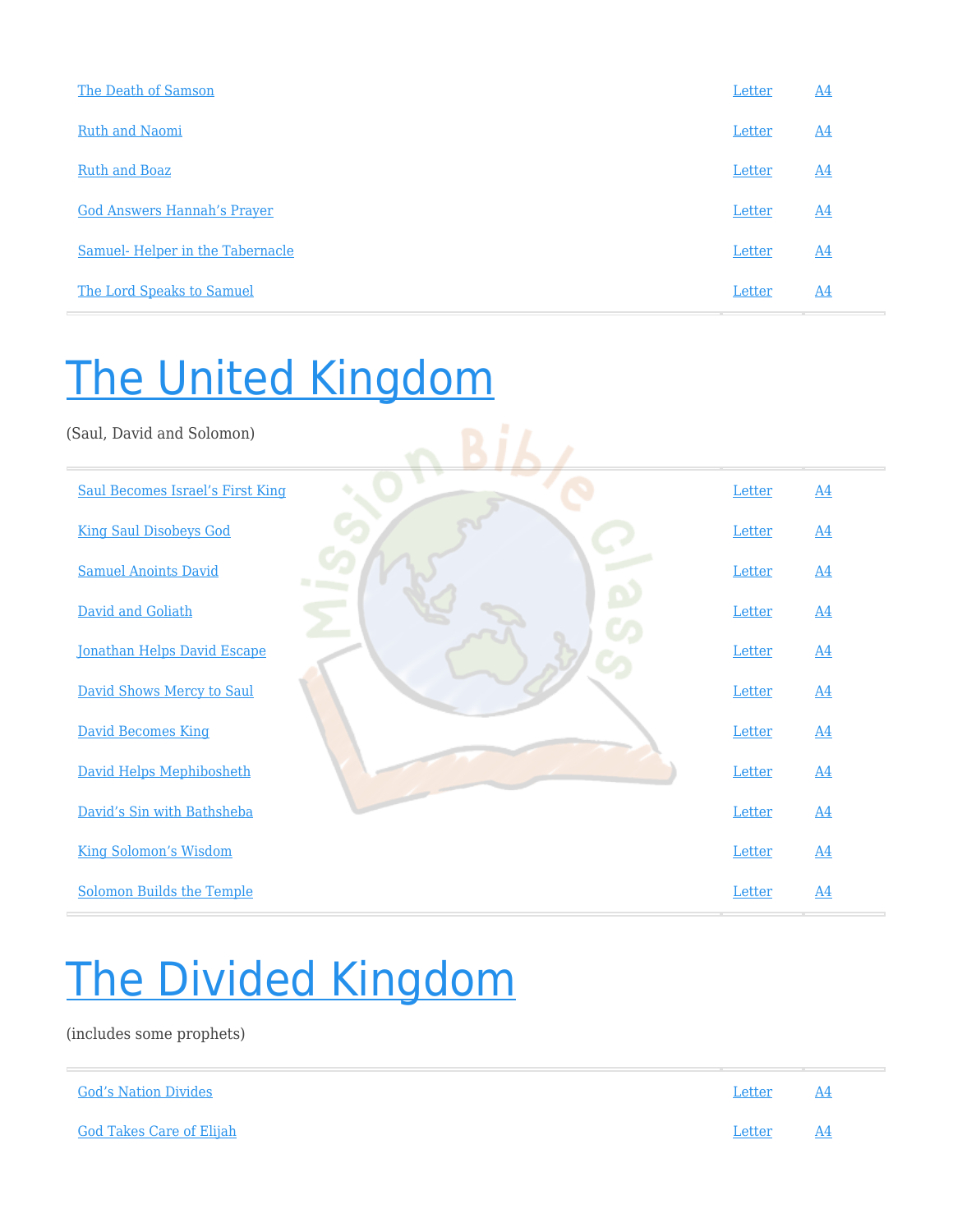| Elijah and the Contest at Mt. Carmel  | Letter | $\underline{A4}$ |
|---------------------------------------|--------|------------------|
| Jehoshaphat and the People Pray       | Letter | A <sub>4</sub>   |
| Elijah and the Whirlwind              | Letter | $\underline{A4}$ |
| Elisha and the Widow's Oil            | Letter | $\underline{A4}$ |
| Elisha Raises a Boy from the Dead     | Letter | $\underline{A4}$ |
| Naaman is Healed                      | Letter | $\underline{A4}$ |
| Joash - the Boy Who Became King       | Letter | $\underline{A4}$ |
| Jonah and the Big Fish                | Letter | $\underline{A4}$ |
| Isaiah Helps King Hezekiah Pray       | Letter | $\underline{A4}$ |
| <b>King Hezekiah Prays for Health</b> | Letter | $\underline{A4}$ |
|                                       |        |                  |

# [End of Kingdom, Captivity and Return](http://missionbibleclass.org/old-testament-stories/old-testament-part-2/kingdom-ends-captivity-return-prophets/)

(includes some prophets)

| <b>King Josiah</b>                           | Letter | $\underline{A4}$ |
|----------------------------------------------|--------|------------------|
| Jeremiah-Lessons from a Potter               | Letter | $\underline{A4}$ |
| Jeremiah and the Scroll                      | Letter | $\underline{A4}$ |
| <b>Ezekiel &amp; the Valley of Dry Bones</b> | Letter | $\underline{A4}$ |
| Daniel and the King's Food                   | Letter | $\underline{A4}$ |
| The Fiery Furnace                            | Letter | $\underline{A4}$ |
| Writing on the Wall                          | Letter | $\underline{A4}$ |
| Daniel and the Lions                         | Letter | $\underline{A4}$ |
| <b>Queen Esther</b>                          | Letter | $\underline{A4}$ |
| Return to Jerusalem-Temple & Law             | Letter | $\underline{A4}$ |
| Return to Jerusalem-Rebuilding Walls         | Letter | $\underline{A4}$ |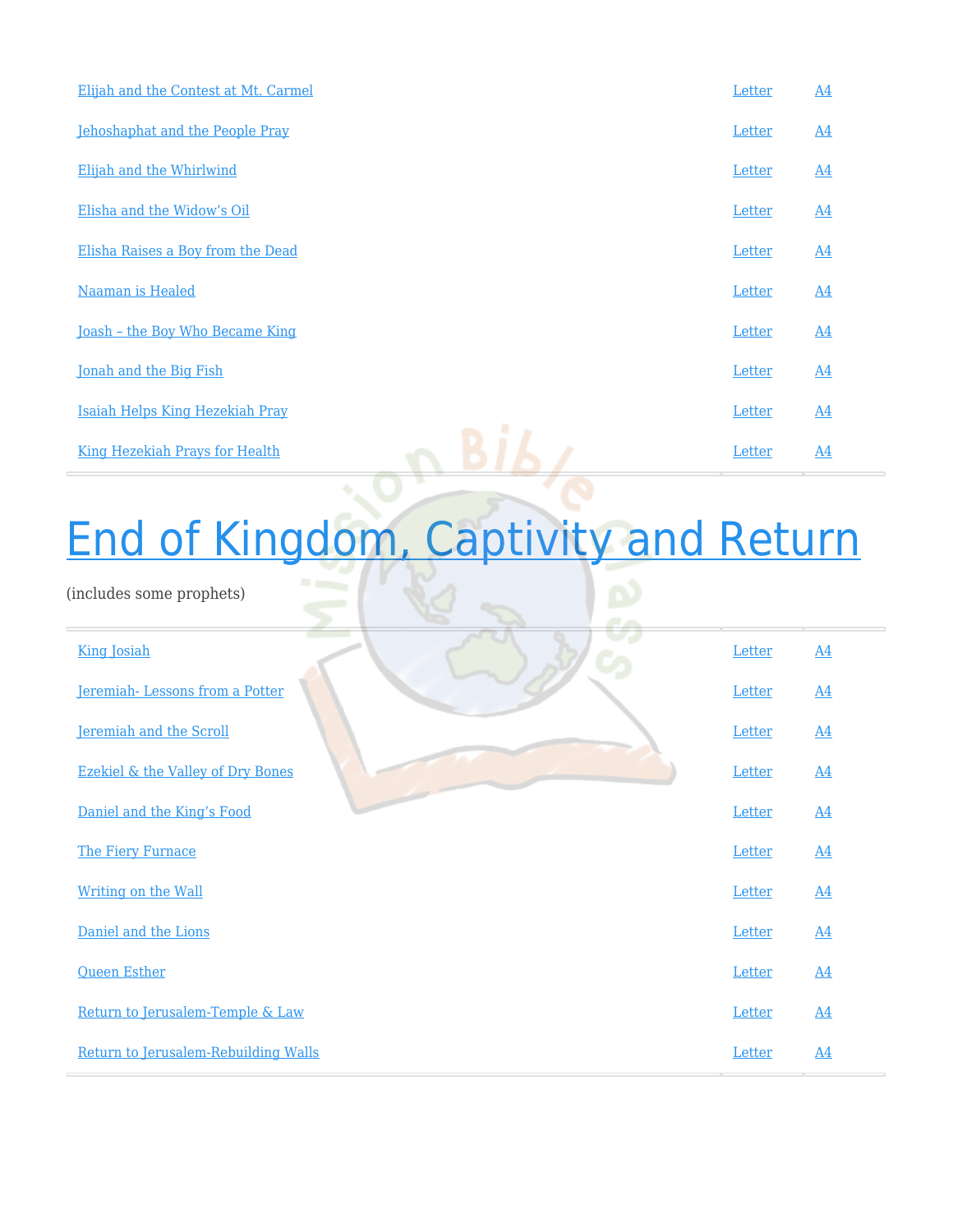## [Life of Christ \(1\)](http://missionbibleclass.org/new-testament/part1/life-of-christ-early/)

(birth through early ministry-including John the Baptist)

| Prophecies Fulfilled in Jesus          | Letter | $\underline{A4}$ |
|----------------------------------------|--------|------------------|
| The Birth of John the Baptist          | Letter | $\underline{A4}$ |
| The Birth of Jesus                     | Letter | $\underline{A4}$ |
| Wise Men and a Star                    | Letter | $\underline{A4}$ |
| <b>Boy Jesus Visits the Temple</b>     | Letter | $\underline{A4}$ |
| <b>John the Baptist</b>                | Letter | $\underline{A4}$ |
| <b>Baptism of Jesus</b>                | Letter | $\underline{A4}$ |
| <b>Jesus Tempted in the Wilderness</b> | Letter | $\underline{A4}$ |
| Naming the 12 Apostles                 | Letter | $\underline{A4}$ |
| A Wedding at Cana                      | Letter | $\underline{A4}$ |
| <b>Jesus and the Moneychangers</b>     | Letter | $\underline{A4}$ |
| Man Lowered Through the Roof           | Letter | $\underline{A4}$ |
|                                        |        |                  |

# [Life of Christ \(2\)](http://missionbibleclass.org/new-testament/part1/life-of-christ-middle/)

(middle ministry)

| Healing of the Nobleman's Son           | Letter | $\underline{A4}$ |
|-----------------------------------------|--------|------------------|
| <b>Jesus Preaches in Nazareth</b>       | Letter | $\underline{A4}$ |
| Healing of the Man by the Pool          | Letter | $\underline{A4}$ |
| The Sermon on the Mount                 | Letter | $\underline{A4}$ |
| The Sinful Woman                        | Letter | $\underline{A4}$ |
| <b>Jesus Calms the Storm</b>            | Letter | $\underline{A4}$ |
| <b>Healing of a Demon-Possessed Man</b> | Letter | A4               |
| <b>Jesus Raises Jairus' Daughter</b>    | Letter | $\underline{A4}$ |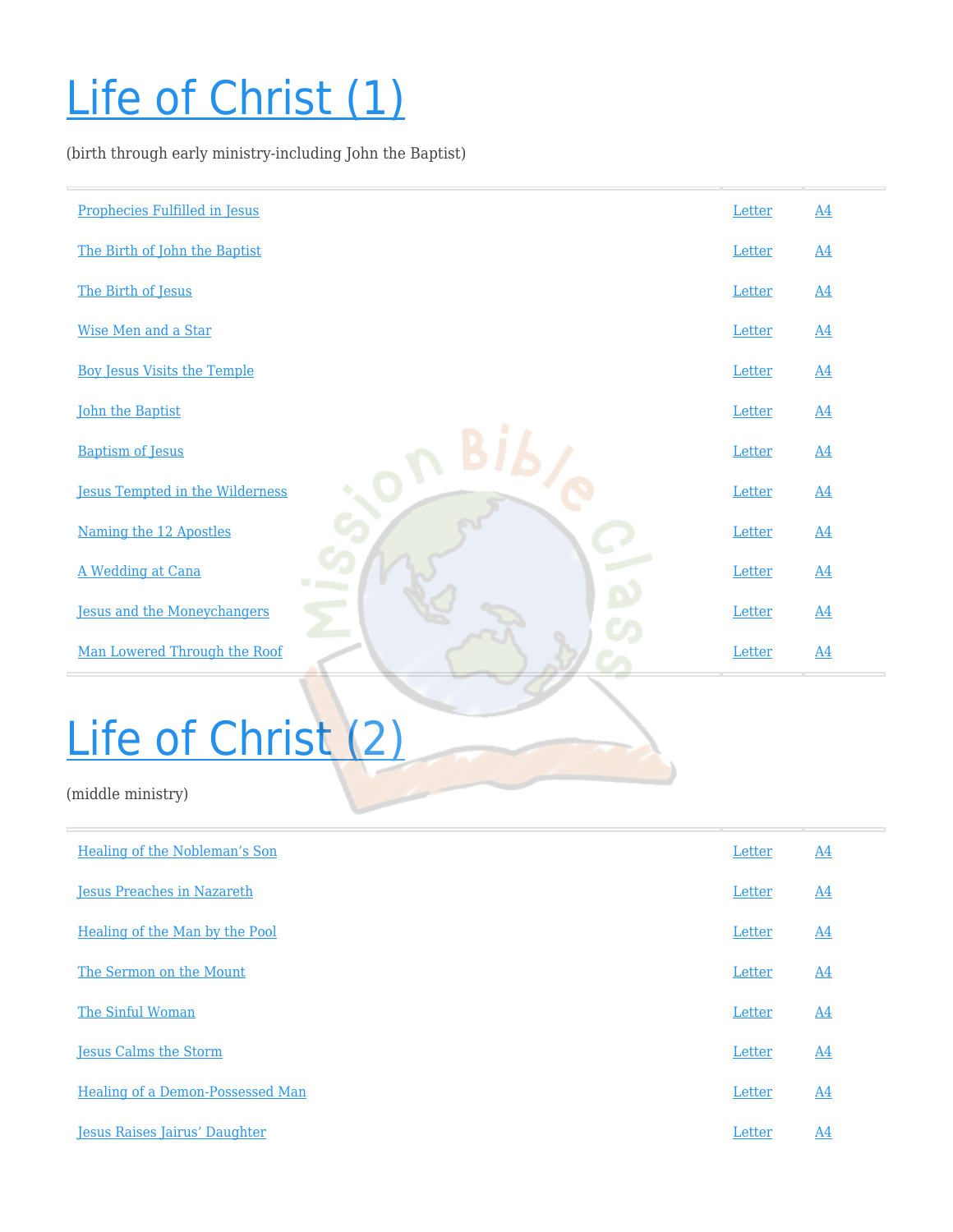| Feeding of the Five Thousand | Letter | A4               |
|------------------------------|--------|------------------|
| <b>Jesus Walks on Water</b>  | Letter | <u>A4</u>        |
| The Transfiguration          | Letter | $\underline{A4}$ |
| Mary and Martha              | Letter | A4               |

### [Life of Christ \(3\)](http://missionbibleclass.org/new-testament/part1/life-of-christ-late/)

(late ministry through resurrection)

| <b>Jesus Heals Ten Lepers</b>      | Letter | $\underline{A4}$ |
|------------------------------------|--------|------------------|
| <b>Jesus Blesses the Children</b>  | Letter | $\underline{A4}$ |
| Zacchaeus Meets Jesus              | Letter | $\underline{A4}$ |
| <b>Jesus Raises Lazarus</b>        | Letter | $\underline{A4}$ |
| The Triumphal Entry                | Letter | A <sub>4</sub>   |
| The Last Supper                    | Letter | $\underline{A4}$ |
| Night of Betrayal and Prayer       | Letter | $\underline{A4}$ |
| The Trial of Jesus                 | Letter | $\underline{A4}$ |
| <b>Jesus is Crucified</b>          | Letter | $\underline{A4}$ |
| <b>Burial and the Resurrection</b> | Letter | $\underline{A4}$ |
| <b>Breakfast on the Shore</b>      | Letter | $\underline{A4}$ |

### [Parables and Teachings of Jesus](http://missionbibleclass.org/new-testament/part1/parables-teachings-of-jesus/)

| Parable of the Wise & Foolish Builders | Letter | A4 |
|----------------------------------------|--------|----|
| Parable of a Sower and the Seeds       | Letter | A4 |
| Parable of a Good Samaritan            | Letter | A4 |
| Parable of a Mustard Seed              | Letter | A4 |
| Parables of a Treasure & a Pearl       | Letter | A4 |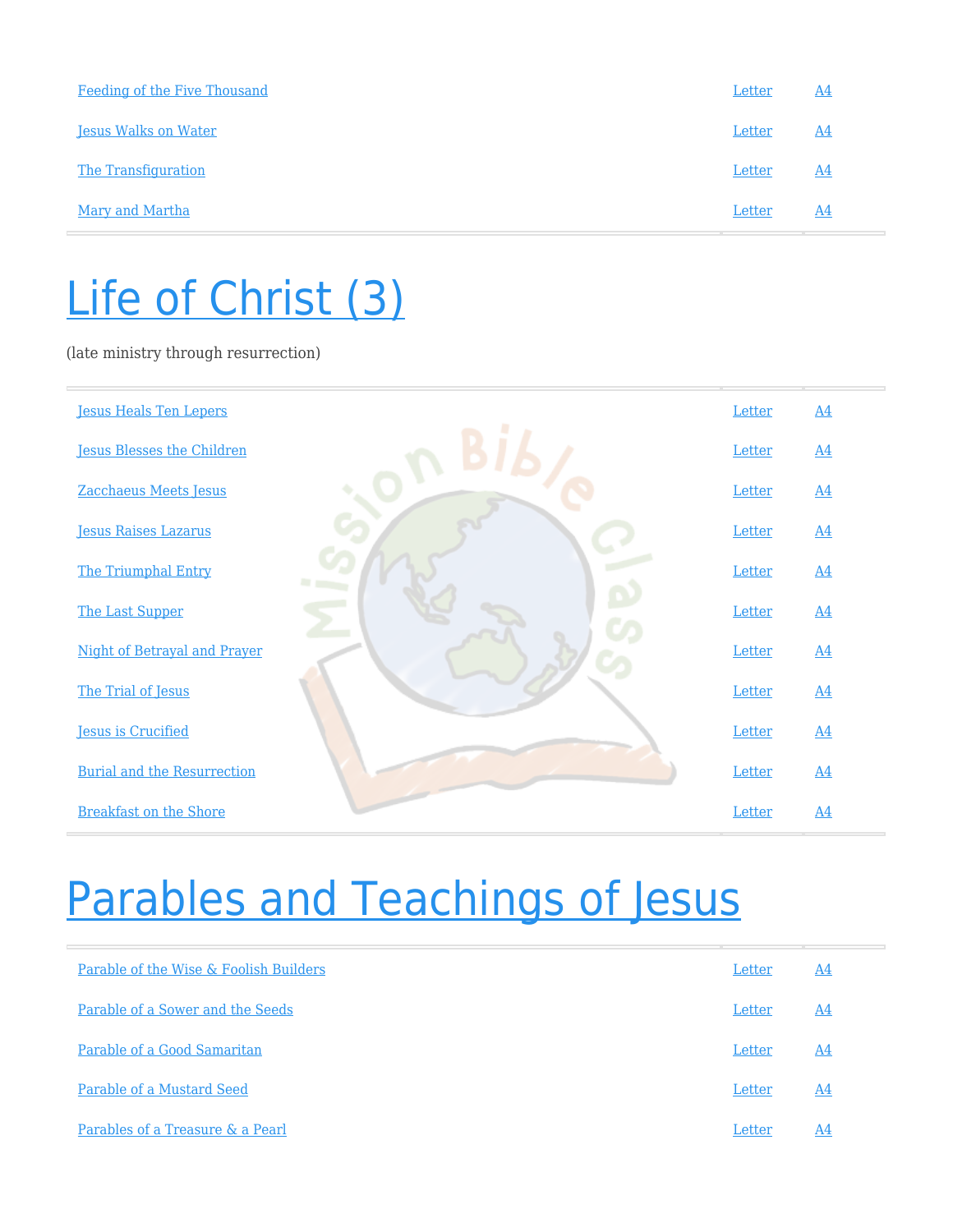| Parable of Ten Bridesmaids                | Letter | $\underline{A4}$ |
|-------------------------------------------|--------|------------------|
| Parable of a Lost Sheep                   | Letter | $\underline{A4}$ |
| Parable of an Unforgiving Servant         | Letter | $\underline{A4}$ |
| Parable of a Prodigal Son                 | Letter | $\underline{A4}$ |
| Parable of a Pharisee & Tax Collector     | Letter | A4               |
| <b>Jesus Teaches about Salt and Light</b> | Letter | $\underline{A4}$ |

### [Book of Acts \(1\)](http://missionbibleclass.org/new-testament/part2/acts-the-church-begins/)

| (the Gospel spreads to the Jews)                 |        |                  |
|--------------------------------------------------|--------|------------------|
| <b>Great Commission &amp; Ascension of Jesus</b> | Letter | $\underline{A4}$ |
| <b>Sermon at Pentecost</b>                       | Letter | $\underline{A4}$ |
| The First Church                                 | Letter | $\underline{A4}$ |
| Peter & John Heal a Man Who Could Not Walk       | Letter | $\underline{A4}$ |
| <b>Ananias and Sapphira</b>                      | Letter | $\underline{A4}$ |
| The First Deacons                                | Letter | $\underline{A4}$ |
| The Stoning of Stephen                           | Letter | $\underline{A4}$ |
| <b>Simon the Sorcerer</b>                        | Letter | $\underline{A4}$ |
| Philip Teaches the Man from Ethiopia             | Letter | $\underline{A4}$ |
| Saul (Paul) Becomes a Christian                  | Letter | $\underline{A4}$ |
| Dorcas is Raised from the Dead                   | Letter | $\underline{A4}$ |

### [Book of Acts \(2\)](http://missionbibleclass.org/new-testament/part2/acts-the-church-expands/)

(the Gospel spreads to the Gentiles)

| Cornelius Becomes a Christian | Letter | AA   |
|-------------------------------|--------|------|
| The Antioch Church            | Letter | - A4 |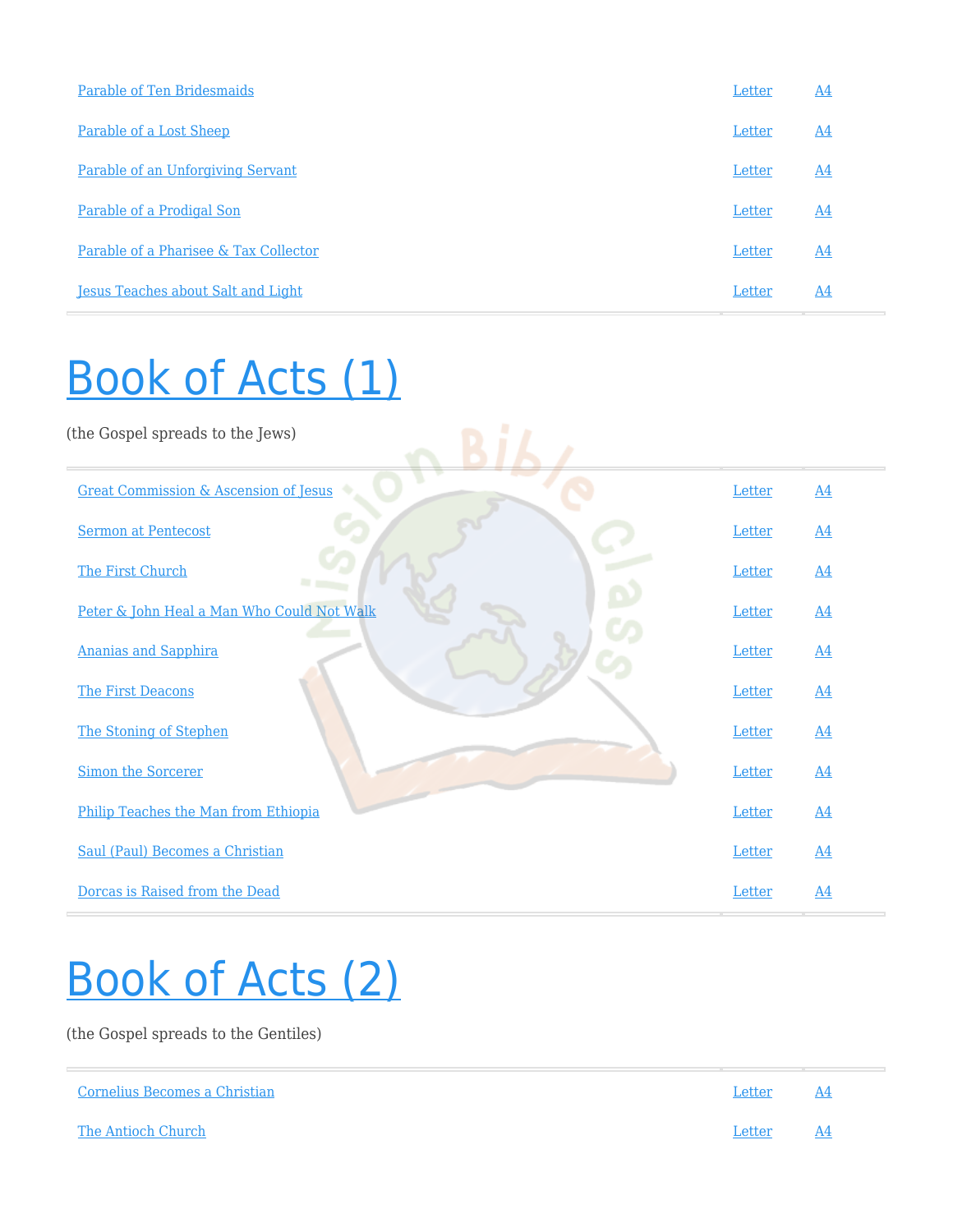### [Book of Acts \(3\)](http://missionbibleclass.org/new-testament/part2/acts-epistle-selections/)

(Paul Spreads the Gospel and Plants Churches in Asia and Greece)

| Angry Crowd in Lystra-Paul's 1st Journey             | Letter | $\underline{A4}$ |
|------------------------------------------------------|--------|------------------|
| Macedonian Vision-Paul's 2nd Journey                 | Letter | $\underline{A4}$ |
| Lydia Becomes a Christian                            | Letter | $\underline{A4}$ |
| A Jailer Becomes a Christian                         | Letter | $\underline{A4}$ |
| The Noble Bereans                                    | Letter | <u>A4</u>        |
| Paul Preaches in Athens-Mars Hill                    | Letter | $\underline{A4}$ |
| Priscilla and Aquila                                 | Letter | $\underline{A4}$ |
| Paul and the Dark Powers at Ephesus-Paul 3rd Journey | Letter | $\underline{A4}$ |
| <b>Eutychus Falls from a Window</b>                  | Letter | $\underline{A4}$ |
|                                                      |        |                  |

## [Book of Acts \(4\)](http://missionbibleclass.org/1b0-new-testament/new-testament-part-2/acts-paul-the-prisoner-spreads-the-gospel-from-jerusalem-to-rome/)

(Paul Spreads the Gospel from Jerusalem to Rome while he is a prisoner)

| <b>Paul Goes to Jerusalem</b>            | Letter | A4        |
|------------------------------------------|--------|-----------|
| Paul's Nephew Uncovers a Plot            | Letter | <u>A4</u> |
| Paul on Trial                            | Letter | <u>A4</u> |
| <b>Paul Survives a Shipwreck</b>         | Letter | A4        |
| Paul's Last Days and Letters from Prison | Letter | A4        |

### **[Selected Lessons from the Epistles](http://missionbibleclass.org/new-testament/part2/selections-from-the-epistles/)**